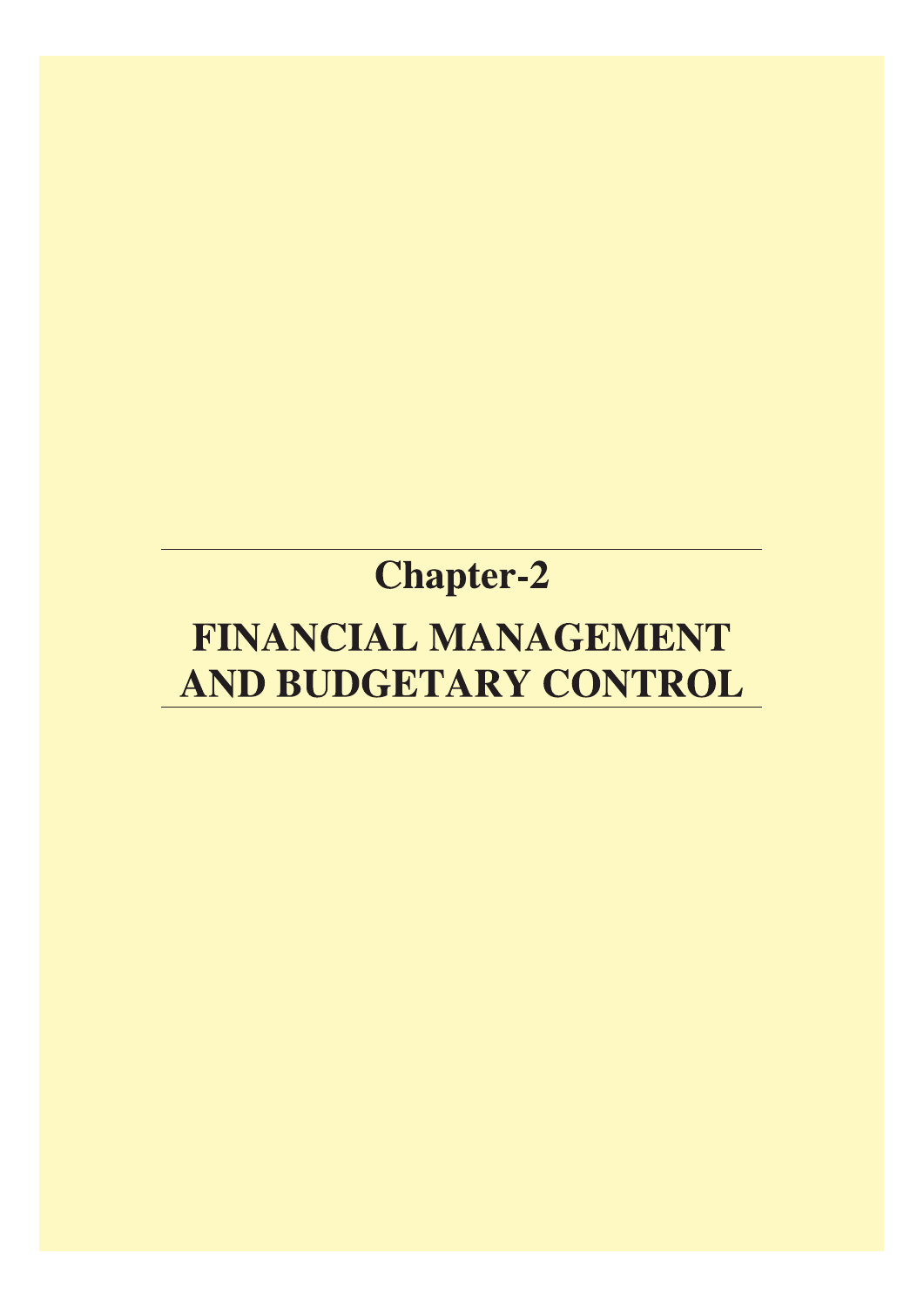## **CHAPTER 2**

## **Financial Management and Budgetary Control**

## **2.1 Introduction**

Appropriation Accounts are accounts of the expenditure, voted and charged, of the Government for each financial year compared with the amounts of voted grants and appropriations charged for different purposes as specified in the schedules appended to the Appropriation Act. These Accounts list the original budget estimates, supplementary grants, surrenders and re-appropriations distinctly and indicate actual capital and revenue expenditure on various specified services *vis-a-vis* those authorised by the Appropriation Act in respect of both charged and voted items of the budget. Appropriation Accounts thus facilitate management of finances and monitoring of budgetary provisions and are therefore, complementary to the Finance Accounts.

Audit of Appropriations by the Comptroller and Auditor General of India seeks to ascertain whether the expenditure actually incurred under various grants is within the authorisation given under the Appropriation Act and that the expenditure required to be charged under the provisions of the Constitution is so charged. It also ascertains whether the expenditure so incurred is in conformity with the law, relevant rules, regulations and instructions.

### **2.2 Summary of Appropriation Accounts**

The summarised position of Actual Expenditure during 2012-13 against 80 grants/appropriations is as given in **Table 2.1**.

|                      | Nature of          | Original      | <b>Supplementary</b> | <b>Total</b> | <b>Actual</b>          | Savings $(-)/$ |
|----------------------|--------------------|---------------|----------------------|--------------|------------------------|----------------|
|                      | expenditure        | grant/        | grant/               |              | expenditure            | Excess $(+)$   |
|                      |                    | appropriation | Appropriation        |              |                        |                |
| $\mathbf{1}$         | $\mathbf{2}$       | 3             | 4                    | 5            | 6                      | 7              |
|                      | I Revenue          | 58,124.77     | 5,700.34             | 63,825.11    | 55,564.55              | $(-)8,260.56$  |
| <b>Voted</b>         | II Capital         | 11,509.28     | 2,457.65             | 13.966.93    | 11,698.09 <sup>1</sup> | $(-)2,268.84$  |
|                      | III Loans and      | 5,678.26      | 1,794.63             | 7,472.89     | 5,387.55               | $(-)2,085.34$  |
|                      | Advances           |               |                      |              |                        |                |
|                      | <b>Total Voted</b> | 75,312.31     | 9,952.62             | 85,264.93    | $72,650.19^2$          | $(-)12,614.74$ |
|                      | <b>IV</b> Revenue  | 8.031.83      | 473.54               | 8.505.37     | 7.567.54               | $(-)937.83$    |
| <b>Charged</b>       | V Capital          | 15.87         | 150.12               | 165.99       | 160.52                 | $(-)$ 5.47     |
|                      | VI Public Debt-    | 7.482.73      | 4.37                 | 7.487.10     | 3.583.94               | $(-)3,903.16$  |
|                      | Repayment          |               |                      |              |                        |                |
| <b>Total Charged</b> |                    | 15,530.43     | 628.03               | 16,158.46    | 11,312.00              | $(-)4,846.46$  |
|                      | <b>Grand Total</b> | 90,842.74     | 10,580.65            | 1,01,423.39  | 83,962.19 <sup>3</sup> | $(-)17,461.20$ |

#### **Table 2.1: Summarised position of Actual Expenditure** *vis-a-vis* **Original/ Supplementary Provisions**   $(\bar{F}$  in crore)

 *(Source: Appropriation Accounts)*

*<sup>1</sup> Includes* ` *7.02 crore in respect of Inter-State Settlement.*

*<sup>2</sup> Gross figure without taking into account the recoveries adjusted as reduction of expenditure under Revenue Expenditure: ₹163.56 crore and Capital Expenditure: ₹294 crore.* 

*The actual expenditure was overstated to the following extent for the reasons mentioned below:* 

` *388.98 crore (Revenue Voted section:* ` *94.86 crore and Capital Voted section:* ` *294.12 crore) being the unspent amount transferred to Major Head 8443-Civil Deposit, 800-Other Deposits through NIL payment vouchers on 31 March 2013.* 

*Out of* ` *1.66 crore drawn on Abstract Contingent bills during 2012-13, Detailed Contingent bills for* ` *0.46 crore were not submitted by the Deputy Director, National Cadet Corps, Bhopal.*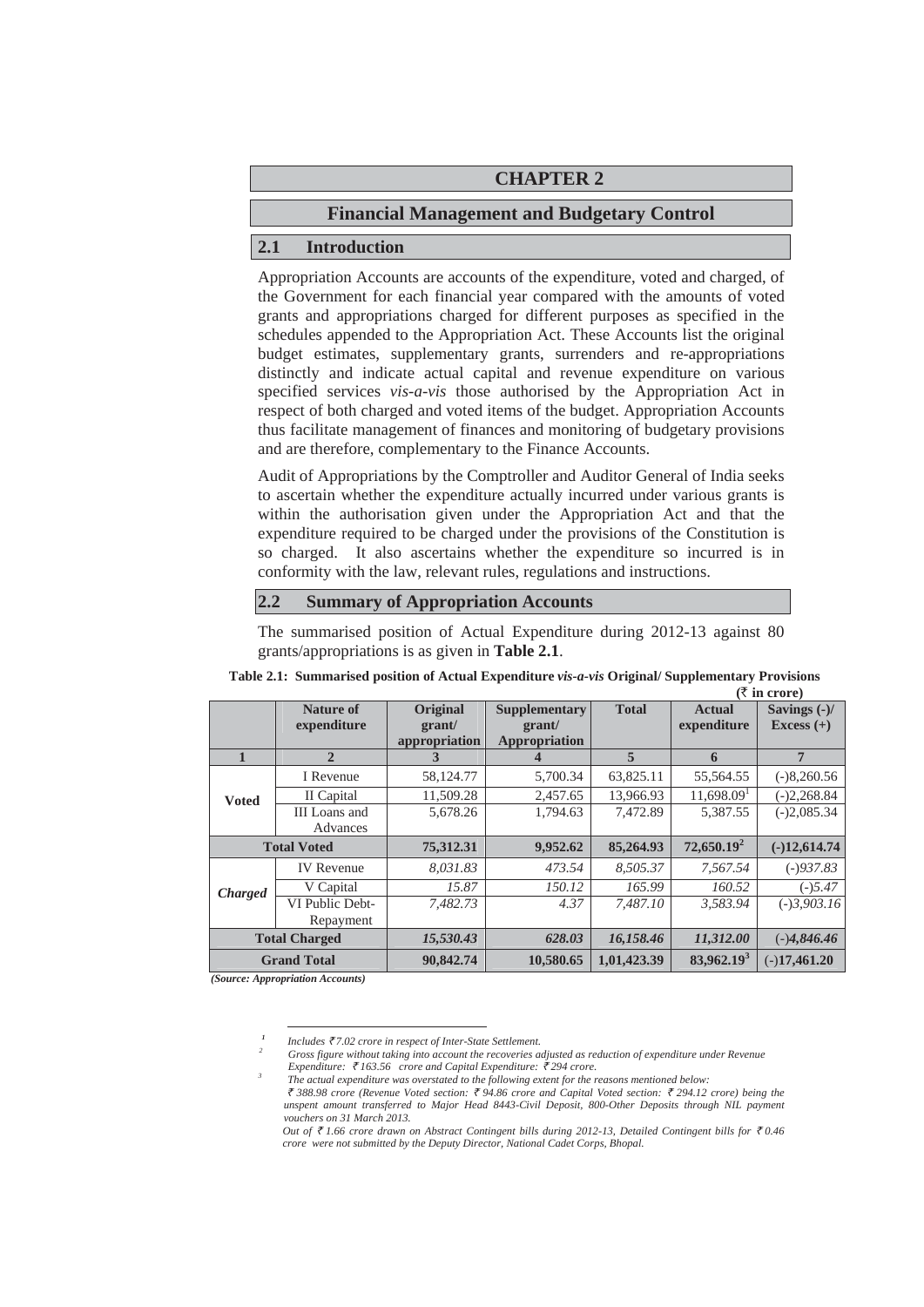- Supplementary provision of  $\bar{\tau}$  10,580.65 crore obtained during the year constituted 11.65 *per cent* of the original provision.
- $\triangleright$  Considering the actual savings of  $\bar{\tau}$  17,461.20 crore, entire supplementary budget of  $\bar{\tau}$  10,580.65 crore proved unnecessary.
- $\triangleright$  The overall savings of  $\overline{\tau}$  17,461.20 crore was the result of savings of  $\overline{\xi}$  17,460.96 crore in 72 grants and 42 appropriations under the Revenue Section and 49 grants and eight appropriations under the Capital Section, offset by an excess of  $\bar{\tau}$  0.24 crore in one appropriation under the Revenue Section and one appropriation under the Capital Section.

The savings/excesses were intimated (July 2013) to the Controlling Officers asking them to explain the reasons for the significant variations. Reasons for final savings have not been intimated by the concerned Departments (August 2013).

### **2.3 Financial Accountability and Budget Management**

#### *2.3.1 Appropriation vis-a-vis Allocative Priorities-significant savings*

Appropriation Audit conducted by us revealed that in 27 cases there were significant savings aggregating  $\overline{\tau}$  9,654.86 crore. In each case, the savings exceeded  $\bar{\tau}$  10 crore and were also more than 20 *per cent* of the respective budget provisions **(Appendix 2.1).** Out of the total savings of  $\bar{\tau}$  17,461.20 crore **(Table 2.1)**, significant savings exceeding  $\bar{\tau}$  100 crore in each case aggregating  $\overline{\xi}$  9,026.17 crore (51.69 *per cent*) occurred in 11 cases<sup>4</sup>, as indicated in **Table 2.2.**

Table 2.2: List of Grants/Appropriations with savings of  $\bar{\tau}$  100 crore and above **and more than 20** *per cent* **of total provision** 

|              |                                                                  |                       |                                   |              |                              |                 | $(\bar{z}$ in crore)    |
|--------------|------------------------------------------------------------------|-----------------------|-----------------------------------|--------------|------------------------------|-----------------|-------------------------|
| SI.<br>No.   | <b>Number and Name</b><br>of the Grant/<br>Appropriation         | Original<br>provision | <b>Supplementary</b><br>provision | <b>Total</b> | <b>Actual</b><br>expenditure | <b>Savings</b>  | Percentage<br>of saving |
| $\mathbf{1}$ | 2                                                                | 3                     | 4                                 | 5            | 6                            | $7\phantom{.0}$ | 8                       |
|              | <b>Revenue-Voted</b>                                             |                       |                                   |              |                              |                 |                         |
| 1.           | 06-Finance                                                       | 7,288.95              | 1.10                              | 7,290.05     | 5,063.40                     | 2,226.65        | 30.54                   |
| 2.           | 29-Law and<br>Legislative Affairs                                | 638.85                | 46.27                             | 685.12       | 492.92                       | 192.20          | 28.05                   |
| 3.           | 31-Planning,<br>Economics and<br><b>Statistics</b>               | 240.94                | 39.09                             | 280.03       | 68.49                        | 211.54          | 75.54                   |
| 4.           | 38-Ayush                                                         | 341.84                | 2.30                              | 344.14       | 208.02                       | 136.12          | 39.55                   |
| 5.           | 61-Expenditure<br>pertaining to<br><b>Bundelkhand</b><br>Package | 99.00                 | 60.46                             | 159.46       | 52.46                        | 107.00          | 67.10                   |
|              | <b>Capital-Voted</b>                                             |                       |                                   |              |                              |                 |                         |
| б.           | 06-Finance                                                       | 1,433.80              | 5.06                              | 1,438.86     | 64.33                        | 1,374.53        | 95.53                   |
| 7.           | 20-Public Health<br>Engineering                                  | 479.88                | 26.32                             | 506.20       | 400.97                       | 105.23          | 20.79                   |
| 8.           | 55-Women and<br>Child Development                                | 69.75                 | 50.00                             | 119.75       | 2.26                         | 117.49          | 98.11                   |

*Exceeding*  $\bar{\tau}$  *100 crore and also more than 20 per cent of the total provision in each case*.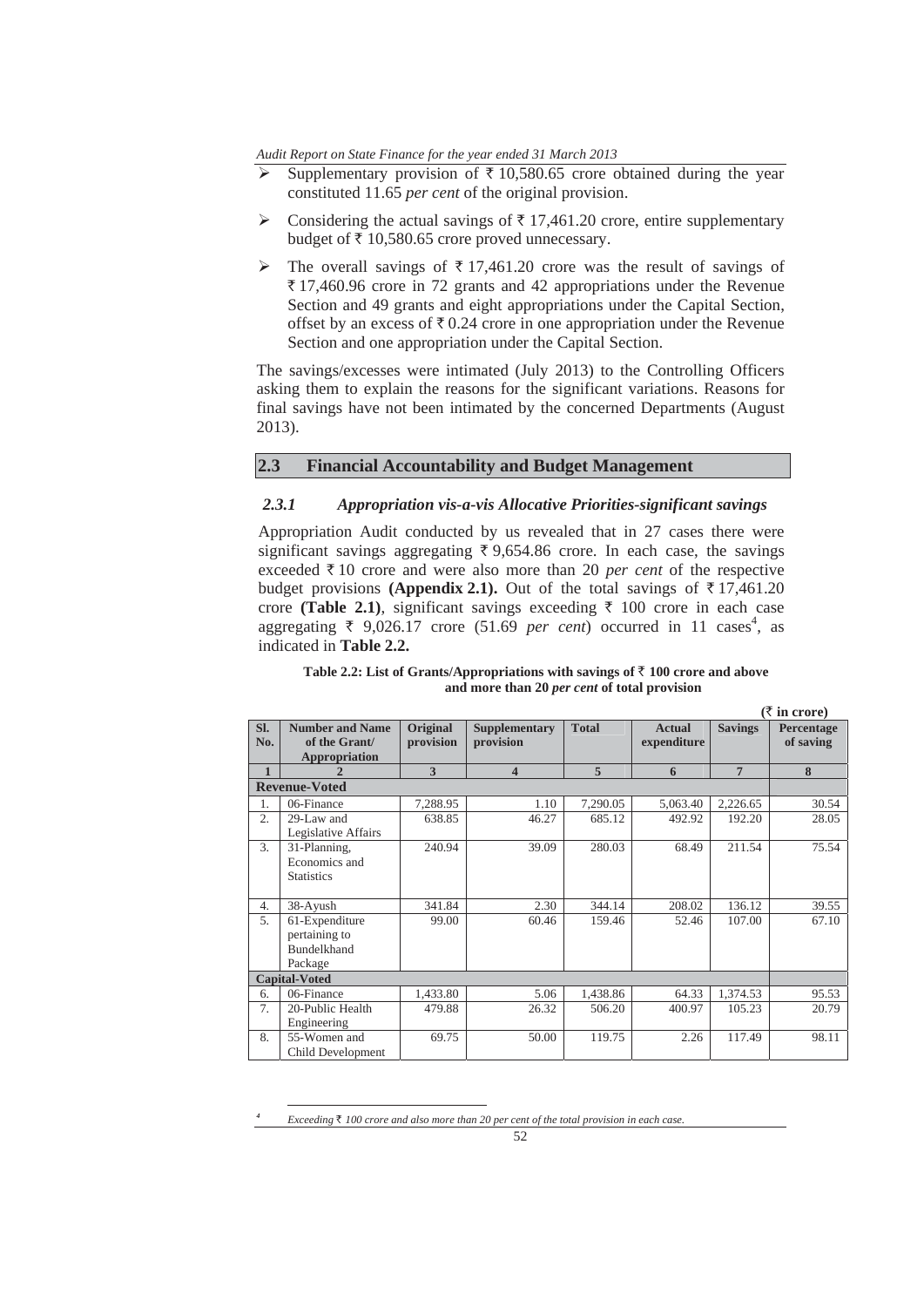| $\alpha$ and $\alpha$ is a contribution of the control of $\alpha$ and $\alpha$ is $\alpha$ and $\alpha$ is $\alpha$ |                                                                                  |                              |                            |                    |                              |                  |                                |
|----------------------------------------------------------------------------------------------------------------------|----------------------------------------------------------------------------------|------------------------------|----------------------------|--------------------|------------------------------|------------------|--------------------------------|
| SI.<br>No.                                                                                                           | <b>Number and Name</b><br>of the Grant/<br>Appropriation                         | <b>Original</b><br>provision | Supplementary<br>provision | <b>Total</b>       | <b>Actual</b><br>expenditure | <b>Savings</b>   | <b>Percentage</b><br>of saving |
| 1                                                                                                                    |                                                                                  | $\mathbf{3}$                 | 4                          | 5                  | 6                            |                  | 8                              |
| 9.<br>10.                                                                                                            | 61-Expenditure<br>pertaining to<br>Bundelkhand<br>Package<br>64-Scheduled Castes | 400.00<br>1.499.76           | 304.50<br>214.82           | 704.50<br>1.714.58 | 454.79<br>1.312.04           | 249.71<br>402.54 | 35.44<br>23.48                 |
|                                                                                                                      | sub-plan<br><b>Capital-Charged</b>                                               |                              |                            |                    |                              |                  |                                |
| 11.                                                                                                                  | Public Debt                                                                      | 7,482.73                     | 4.37                       | 7.487.10           | 3.583.94                     | 3.903.16         | 52.13                          |
|                                                                                                                      | <b>Total</b>                                                                     | 19,975.50                    | 754.29                     | 20,729.79          | 11,703.62                    | 9,026.17         | 43.54                          |

*Chapter 2-Financial Management and Budgetary Control* 

*(Source: Appropriation Accounts)* 

Significant savings were noticed in 34 schemes under the grants/appropriations shown above, which ranged between  $\bar{\tau}$  13 crore and  $\bar{\tau}$  2,000 crore. Details are given in the **Appendix 2.2** (A). Out of the savings of  $\bar{\tau}$  249.71 crore shown under the Grant 'Bundelkhand Package' (serial number- 9 above)  $\bar{\tau}$  294.12 crore was transferred to 8443-Civil Deposits-800-Other Deposits on 31 March 2013 by exhibiting the same as final expenditure in the accounts under the Major Head 4401-Capital Outlay on Crop Husbandry ( $\bar{\tau}$  243 crore) and 4702-Capital Outlay on Minor Irrigation ( $\overline{\xi}$  51.12 crore).

#### *2.3.2 Persistent savings*

In seven cases, during the last five years from 2008-09 to 2012-13, there were persistent savings of more than  $\bar{\tau}$  one crore in each case and also by 20 *per cent* or more of the total provision under the relevant grant/appropriation as shown in **Table 2.3**.

|                      |                                                                                                                                                  |         |          |          |          | (₹ in crore)                                                    |
|----------------------|--------------------------------------------------------------------------------------------------------------------------------------------------|---------|----------|----------|----------|-----------------------------------------------------------------|
| Sl. No.              | Number and                                                                                                                                       |         |          |          |          | Amount of Savings ( <i>Per cent</i> to total grant in brackets) |
|                      | name of the                                                                                                                                      | 2008-09 | 2009-10  | 2010-11  | 2011-12  | 2012-13                                                         |
|                      | grant/                                                                                                                                           |         |          |          |          |                                                                 |
|                      | appropriation                                                                                                                                    |         |          |          |          |                                                                 |
| <b>Revenue-Voted</b> |                                                                                                                                                  |         |          |          |          |                                                                 |
|                      | 06-Finance                                                                                                                                       | 624.61  | 1,434.33 | 1,501.85 | 1,966.21 | 2,226.65                                                        |
|                      |                                                                                                                                                  | (20.04) | (31.32)  | (27.82)  | (30.20)  | (30.54)                                                         |
|                      | Savings occurred mainly in various schemes under the Major Heads 2052-Secretariat-General                                                        |         |          |          |          |                                                                 |
|                      | Services, 2054-Treasury and Accounts Administration and 2071-Pensions and Other                                                                  |         |          |          |          |                                                                 |
|                      | Retirement Benefits.                                                                                                                             |         |          |          |          |                                                                 |
|                      | <b>Revenue-Charged</b>                                                                                                                           |         |          |          |          |                                                                 |
| $\mathfrak{D}$       | 06-Finance                                                                                                                                       | 10.70   | 9.99     | 12.41    | 14.23    | 12.93                                                           |
|                      |                                                                                                                                                  | (84.05) | (78.48)  | (97.49)  | (96.28)  | (52.18)                                                         |
|                      | Savings occurred mainly under the Major Head 2071-Pensions and other Retirement Benefits.                                                        |         |          |          |          |                                                                 |
| <b>Capital-Voted</b> |                                                                                                                                                  |         |          |          |          |                                                                 |
| $\mathcal{R}$        | 06-Finance                                                                                                                                       | 314.61  | 113.33   | 74.94    | 1,501.78 | 1,374.53                                                        |
|                      |                                                                                                                                                  | (81.02) | (68.34)  | (70.18)  | (92.80)  | (95.53)                                                         |
|                      | Savings occurred mainly in the schemes under the Major Heads 6075-Loans for Miscellaneous<br>General Services and 6801-Loans for Power Projects. |         |          |          |          |                                                                 |

| Table 2.3: List of grants/appropriations indicating persistent savings during 2008-13 |  |
|---------------------------------------------------------------------------------------|--|
|---------------------------------------------------------------------------------------|--|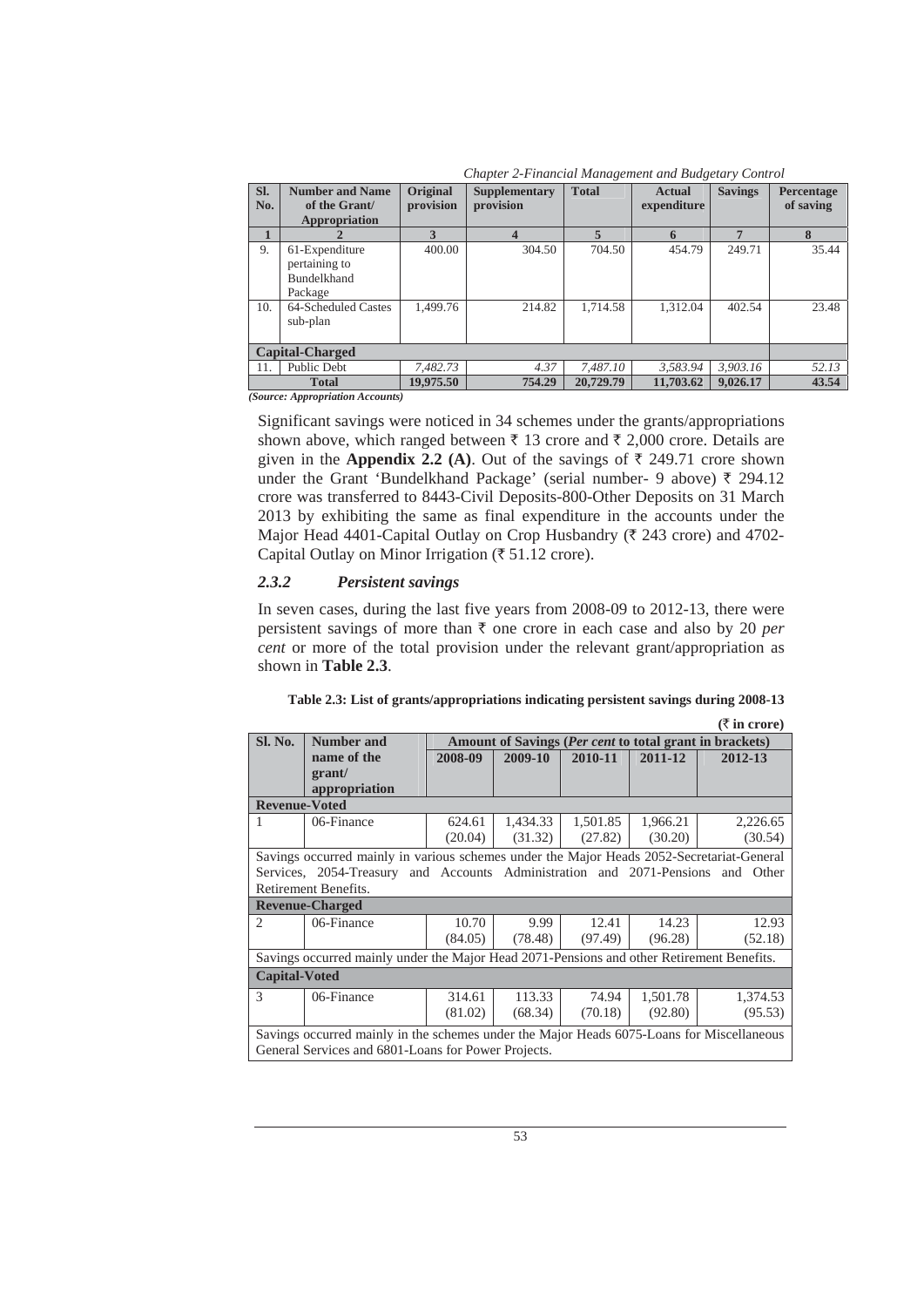| <i>raadi Report on State 1 mance for the year enacu 31 march 2013</i> |                                                                                          |          |          |          |          |          |
|-----------------------------------------------------------------------|------------------------------------------------------------------------------------------|----------|----------|----------|----------|----------|
| 4                                                                     | 22-Urban                                                                                 | 125.22   | 174.67   | 95.08    | 44.23    | 61.21    |
|                                                                       | Administration                                                                           | (45.45)  | (52.34)  | (38.50)  | (28.68)  | (37.99)  |
|                                                                       | and Development-                                                                         |          |          |          |          |          |
|                                                                       | <b>Urban Bodies</b>                                                                      |          |          |          |          |          |
|                                                                       | Savings occurred mainly in various schemes under the Major Head 4217-Capital Outlay on   |          |          |          |          |          |
|                                                                       | Urban Development and 6217-Loans for Urban Development.                                  |          |          |          |          |          |
| 5                                                                     | 53-Financial                                                                             | 24.59    | 8.61     | 25.43    | 11.23    | 15.39    |
|                                                                       | Assistance to                                                                            | (39.70)  | (21.04)  | (41.56)  | (30.11)  | (41.06)  |
|                                                                       | <b>ULBs</b> under                                                                        |          |          |          |          |          |
|                                                                       | <b>Scheduled Castes</b>                                                                  |          |          |          |          |          |
|                                                                       | Sub-Plan                                                                                 |          |          |          |          |          |
|                                                                       | Savings occurred mainly under the various schemes under Major Heads 4217-Capital Outlay  |          |          |          |          |          |
|                                                                       | on Urban Development and 6217-Loans for Urban Development.                               |          |          |          |          |          |
| 6                                                                     | 58-Expenditure on                                                                        | 2.50     | 2.70     | 2.93     | 2.50     | 2.50     |
|                                                                       | Relief on account                                                                        | (100)    | (64.29)  | (69.76)  | (85.62)  | (76.69)  |
|                                                                       | of<br>Natural                                                                            |          |          |          |          |          |
|                                                                       |                                                                                          |          |          |          |          |          |
|                                                                       | Calamities<br>and                                                                        |          |          |          |          |          |
|                                                                       | Scarcity                                                                                 |          |          |          |          |          |
|                                                                       | Savings occurred mainly under the various schemes under Major Head 6245-Loans for relief |          |          |          |          |          |
|                                                                       | on account of Natural Calamities.                                                        |          |          |          |          |          |
|                                                                       | <b>Capital-Charged</b>                                                                   |          |          |          |          |          |
| $\tau$                                                                | Public Debt                                                                              | 1,875.55 | 3,896.40 | 3,392.77 | 3,650.31 | 3,903.17 |
|                                                                       |                                                                                          | (48.89)  | (61.94)  | (57.29)  | (53.68)  | (52.13)  |
|                                                                       | Savings occurred mainly under 6003-110-0637-Ways and Means Advances and 0779-            |          |          |          |          |          |

*Audit Report on State Finance for the year ended 31 March 2013* 

*(Source: Appropriation Accounts of respective years)* 

The persistent savings indicated that the budget estimates were not prepared in a realistic manner and budgetary controls in the concerned Departments were not effective.

#### *2.3.3 Excess expenditure under schemes*

In 43 cases, expenditure aggregating  $\bar{\tau}$  2,143.57 crore under various schemes exceeded the approved provision by  $\bar{x}$  10 crore or more in each case and also by more than 20 *per cent* of the provisions made for each scheme. The details are given in **Appendix 2.2 (B).** 

#### *2.3.4 Unutilised provisions under schemes*

In 57 cases, the entire provision made under various schemes  $(3 \ 10 \text{ core or})$ more in each case) aggregating to  $\bar{\tau}$  8,916.30 crore remained unutilised. The details are given in **Appendix 2.2 (C).** 

#### *2.3.5 Excess over provision during 2012-13 requiring regularisation*

As per Article 205 of the Constitution of India, it is mandatory for a State Government to get the excess over a grant/appropriation regularised by the State Legislature. If any money has been spent on a service in excess of the amount granted by the State Legislature for the purpose, the Public Accounts Committee (PAC) shall examine with reference to the facts of the case, the circumstances leading to such an excess and may make recommendation for its regularisation.

**Table 2.4** presents the summary of total excess expenditure in two cases amounting to  $\bar{\tau}$  0.24 crore over the authorisation from the Consolidated Fund of the State during 2012-13, which require regularisation under Article 205 of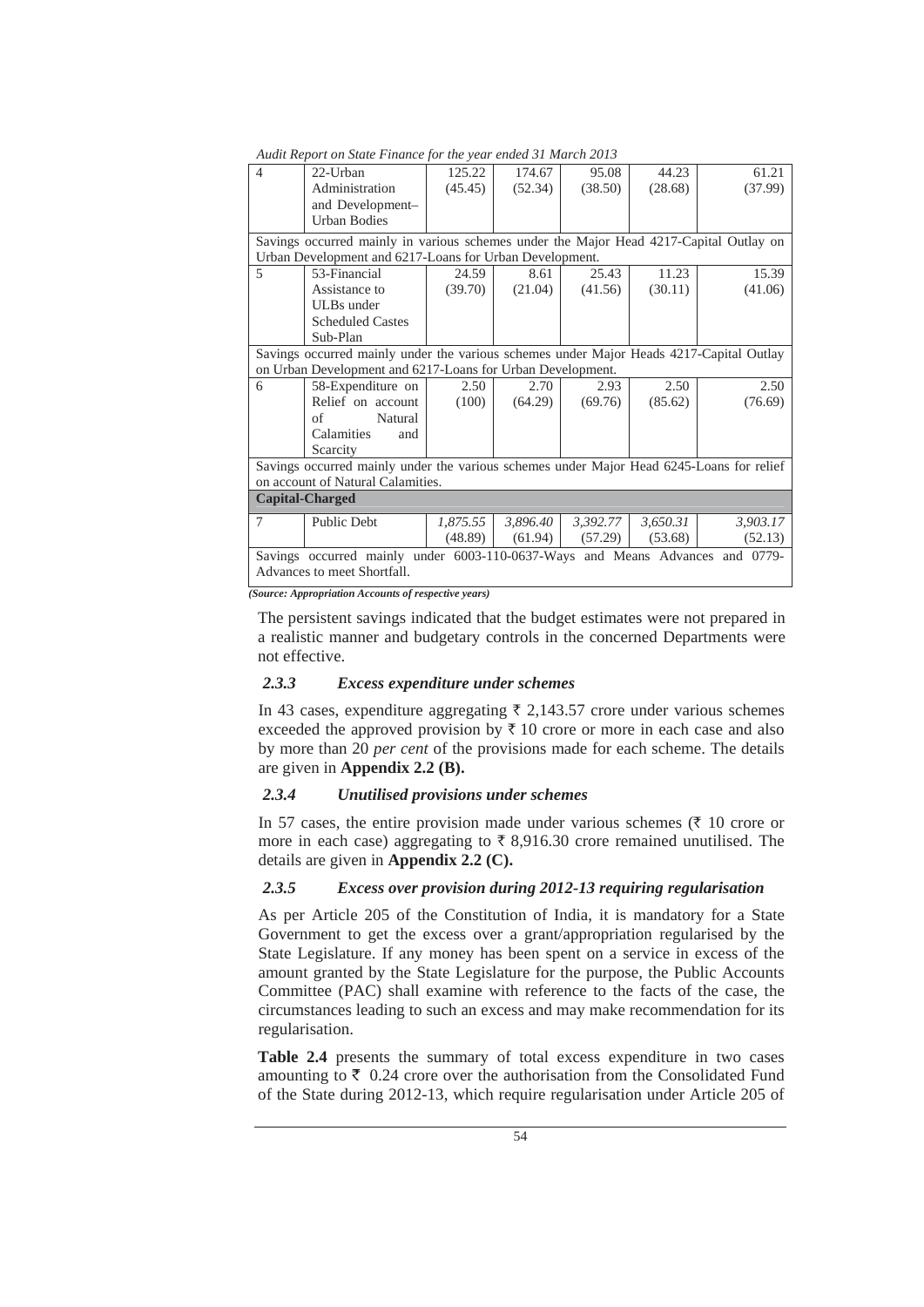*Chapter 2-Financial Management and Budgetary Control* 

the Constitution. Reasons for the above excesses have not been intimated (August 2013).

|                                                        |                  |                      |               |                    | $(3\overline{5})$ in crore) |
|--------------------------------------------------------|------------------|----------------------|---------------|--------------------|-----------------------------|
| Number and name of the                                 | <b>Original</b>  | <b>Supplementary</b> | <b>Total</b>  | <b>Expenditure</b> | <b>Excess</b>               |
| appropriation                                          | <b>Provision</b> | <b>Provision</b>     | appropriation |                    |                             |
| 10-Forest (Revenue charged)                            | 34.59            | 82.40                | 116.99        | 117.22             | 0.23                        |
| 24-Public Works Roads and<br>Bridges (Capital charged) | 12.50            | 138.45               | 150.95        | 150.96             | 0.01                        |
| Total                                                  | 47.09            | 220.85               | 267.94        | 268.18             | 0.24                        |

| Table 2.4: Excess over provision requiring regularisation during 2012-13 |  |  |  |
|--------------------------------------------------------------------------|--|--|--|

*(Source: Appropriation Accounts)*

## *2.3.6 Excess over provisions relating to previous years requiring regularisation*

The excess expenditure amounting to  $\bar{\tau}$  3,014.94 crore for the years 1997-98 to 2000-01, 2002-03 to 2006-07 and 2008-09 to 2011-12 is yet to be regularised as detailed in **Appendix 2.3.** The year-wise break-up of the amount of excess expenditure pending regularisation is summarised in **Table 2.5**.

| Year         |                | Number of             | <b>Excess</b>                       | <b>Status of Regularisation</b>                                                                                                                |
|--------------|----------------|-----------------------|-------------------------------------|------------------------------------------------------------------------------------------------------------------------------------------------|
|              | <b>Grants</b>  | <b>Appropriations</b> | expenditure<br>$(\bar{z}$ in crore) | (as on $25th$ October 2013)                                                                                                                    |
| $\mathbf{1}$ | $\overline{2}$ | 3                     | $\boldsymbol{\Delta}$               | 5                                                                                                                                              |
| 1997-98      | 10             | 03                    | 302.79                              | Explanatory notes submitted by the concerned<br>Department to PAC.                                                                             |
| 1998-99      | 01             | $-1$                  | 0.10                                | Explanatory notes submitted by the concerned<br>Department to PAC.                                                                             |
| 1999-2000    | 11             | 06                    | 1,584.94                            | Explanatory notes submitted by the concerned<br>Department to PAC.                                                                             |
| 2000-01      | 03             | 04                    | 265.07                              | Explanatory notes submitted by the concerned<br>Department to PAC.                                                                             |
| 2002-03      | 03             | 05                    | 424.79                              | Explanatory notes submitted by the concerned<br>Department to PAC, except for ₹ 31,000 in<br>respect of Grant No. 53.                          |
| 2003-04      | 04             | 03                    | 2.54                                | Explanatory notes submitted by the concerned<br>Department to PAC, except for a sum of<br>₹ 1.24 crore in respect of Grant No. 68.             |
| 2004-05      | 13             | 02                    | 83.66                               | Explanatory notes submitted by the concerned<br>Department to PAC, except for a sum of<br>₹ 4.09 crore in respect of Grant No. 84 & 86.        |
| 2005-06      | 04             | 02                    | 37.58                               | Explanatory notes submitted by the concerned<br>Department to PAC, except for a sum of<br>₹ 2.27 crore in respect of Grant No. 39.             |
| 2006-07      | 02             | 01                    | 35.99                               | Explanatory notes submitted by the concerned<br>Department to PAC.                                                                             |
| 2008-09      | 02             | 02                    | 5.80                                | Explanatory notes submitted by the concerned<br>Department to PAC, except for ₹4.18 crore in<br>respect of Grant No. 62 and 24 (both charged). |
| 2009-10      | 04             | Nil                   | 123.96                              | Explanatory notes submitted by the concerned<br>Department to PAC, except for ₹4.65 crore in<br>respect of Grant No. 49.                       |
| 2010-11      | Nil            | 02                    | 12.62                               | Explanatory notes not submitted by the<br>concerned Department to PAC.                                                                         |
| 2011-12      | 04             | 02                    | 135.10                              | Information awaited.                                                                                                                           |
| <b>Total</b> | 61             | 32                    | 3,014.94                            |                                                                                                                                                |

**Table 2.5: Excess over provision relating to previous years requiring regularisation**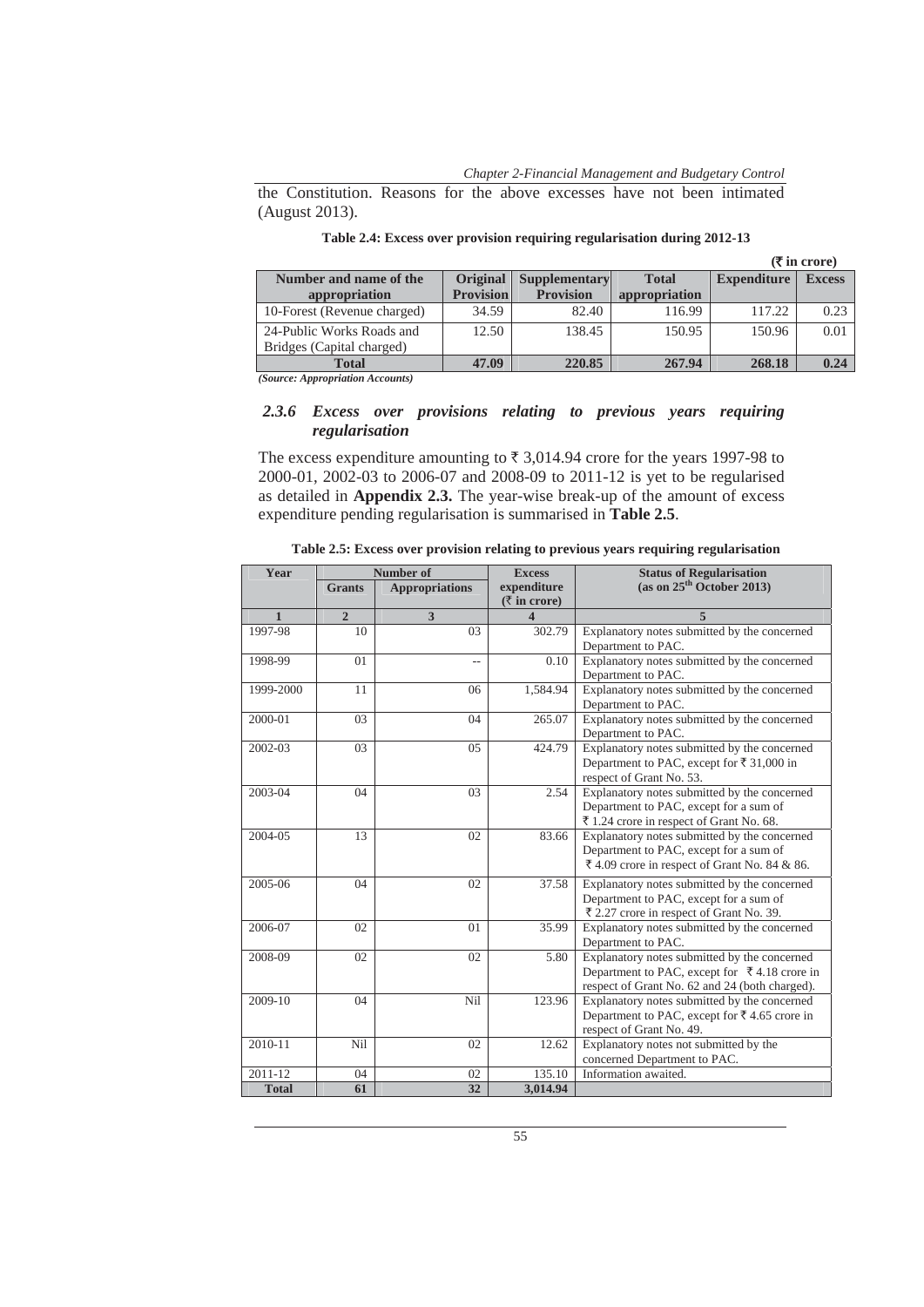Non-regularisation of the excess over provision under the grants/appropriations over the years is a breach of legislative control over grants/appropriations.

## *2.3.7 Unnecessary/Excessive/Inadequate Supplementary provision*

In 42 cases of grants/appropriations, Supplementary provision of  $\bar{\tau}$  one crore or more in each case aggregating  $\bar{\tau}$  2,483.20 crore obtained during the year proved entirely unnecessary as the actual expenditure was less than the original provision. Details are shown in **Appendix 2.4***.* In 25 cases, against the additional requirement of  $\bar{\tau}$  3,850.97 crore, supplementary provision of  $\bar{\xi}$  5,684.87 crore proved excessive. The resultant savings exceeding  $\bar{\xi}$  20 lakh in each case, aggregating  $\bar{\tau}$  1,833.90 crore are shown in **Appendix 2.5***.* In two cases, the supplementary provision proved insufficient leaving uncovered excess expenditure of  $\bar{\tau}$  0.24 crore as shown in **Table 2.4** above.

#### *2.3.8 Excessive/unnecessary re-appropriation/surrender of funds*

Re-appropriation is transfer of funds within a grant from one unit of appropriation, where savings are anticipated, to another unit where additional funds are needed. Injudicious re-appropriations/surrenders (Re-appropriation amount is irregular by more than 25 *per cent* irrespective of the final excess/saving) in respect of 19 cases resulted in savings/excess of more than ₹ one crore in each scheme as detailed in **Appendix 2.6**.

#### *2.3.9 Injudicious surrenders*

In three cases, the amounts surrendered  $(\bar{\tau})$  one crore or more in each case) were in excess of the actual savings indicating lack of budgetary control by the Departments. As against savings of  $\bar{\tau}$  66.75 crore, the amount surrendered was  $\overline{\xi}$  69.17 crore, resulting in excess surrender of  $\overline{\xi}$  2.42 crore as shown in **Table 2.6**.

|                |                                                                         |                                      |               |                              | $(\bar{\bar{\mathbf{x}}}$ in crore) |
|----------------|-------------------------------------------------------------------------|--------------------------------------|---------------|------------------------------|-------------------------------------|
| SI.<br>No.     | Number and name of the Grant/<br><b>Appropriation</b>                   | <b>Total Grant/</b><br>Appropriation | <b>Saving</b> | <b>Amount</b><br>surrendered | Amount<br>surrendered<br>in excess  |
|                | $\overline{2}$                                                          | 3                                    | 4             | 5                            | 6                                   |
|                | <b>Revenue (Voted)</b>                                                  |                                      |               |                              |                                     |
| 1              | 02-Other Expenditure pertaining to<br>General Administration Department | 46.14                                | 0.70          | 1.75                         | 1.05                                |
|                | <b>Revenue (Charged)</b>                                                |                                      |               |                              |                                     |
| $\overline{2}$ | 01-General Administration & Lok<br>Seva Prabandhan                      | 24.45                                | 3.73          | 3.92                         | 0.19                                |
|                | <b>Capital</b> (Voted)                                                  |                                      |               |                              |                                     |
| 3              | 19-Public Health and Family<br>Welfare                                  | 122.90                               | 62.32         | 63.50                        | 1.18                                |
|                | <b>Total</b>                                                            | 193.49                               | 66.75         | 69.17                        | 2.42                                |

**Table 2.6: Surrenders (**` **one crore or more) in excess of actual savings** 

 *(Source: Appropriation Accounts)* 

#### *2.3.10 Anticipated savings not surrendered*

According to para 26.9 of the Madhya Pradesh Budget Manual (MPBM), statements of anticipated savings in expenditure are required to be submitted by the Budget Controlling Officers to the Finance Department by  $15<sup>th</sup>$  January.

At the close of the year 2012-13, out of total savings of  $\bar{\tau}$  17,461.20 crore under all the grants/appropriations only a sum of  $\bar{\tau}$  5,670.36 crore were surrendered resulting in non surrender of savings aggregating  $\bar{\tau}$  11,790.84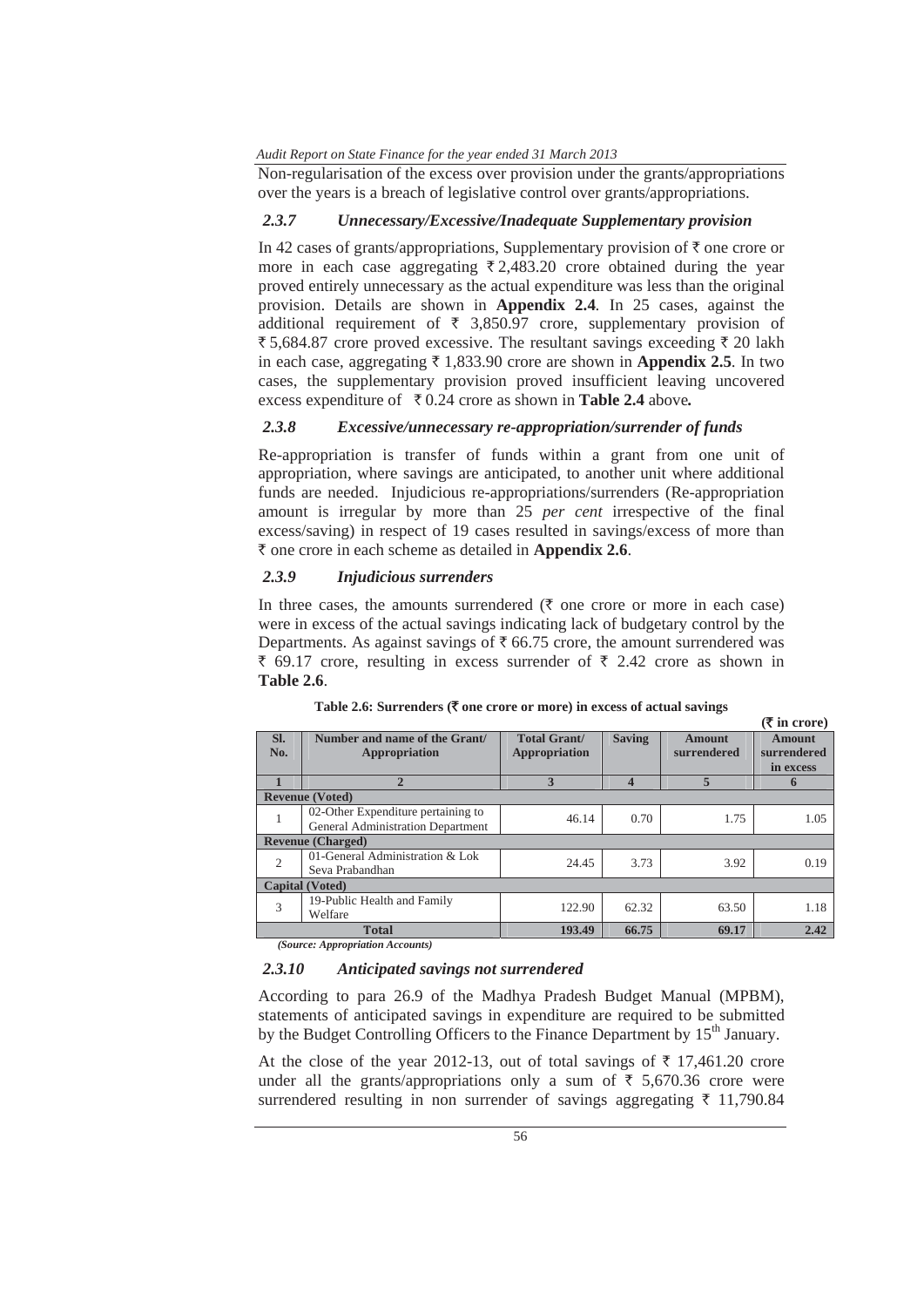crore (67.52 *per cent* of total savings) by the concerned Departments. These included 54 cases of significant savings (one crore and above and also more than 20 *per cent* of saving in each case) aggregating  $\bar{\tau}$  10,914.37 crore which were not surrendered, details of which are shown in **Appendix 2.7**.

Besides, in 33 cases, (surrender of funds in excess of  $\bar{\tau}$  10 crore in each case), savings aggregating  $\bar{\tau}$  2,134.85 crore (**Appendix 2.8**) were surrendered on the last date of the financial year, leaving little scope for utilising the funds for other development purposes.

#### *2.3.11 Rush of expenditure*

According to para 26.13 of the Madhya Pradesh Budget Manual (MPBM), rush of expenditure particularly in the closing months of the financial year will ordinarily be regarded as a financial irregularity.

We noticed that in respect of 70 cases of grants/appropriations listed in **Appendix 2.9**, expenditure exceeding  $\bar{\tau}$  10 crore and also more than 50 *per cent* of the total expenditure in each case, aggregating  $\overline{\tau}$  7,523.29 crore was incurred in the month of March 2013. Besides,  $\bar{\xi}$  8,151.54 crore (92 *per cent*) was incurred during last quarter of the financial year. These indicated deficient financial management and non maintenance of uniform flow of expenditure which is a primary requirement of budgetary control.

#### *2.3.12 Drawal of funds in advance of requirement*

As per the provisions of the Madhya Pradesh Treasury Code (MPTC) Part I Sub-Rule 284, no money should be drawn from the treasury unless it is required for immediate disbursement.

During 2012-13, a sum of ₹ 388.98 crore was drawn on 30 & 31 March 2013 and transferred to 8443-Civil Deposits-800-Other Deposits by showing the amounts as final expenditure under the relevant scheme in the accounts, as shown in **Appendix 2.10**. This included a sum of  $\bar{\tau}$  373.98 crore relating to the Central Schemes. Thus, funds were drawn in advance of requirement and to avoid lapse of Central funds, which was contrary to the codal provision.

#### *2.3.13 Expenditure incurred without provision*

We observed that expenditure of  $\bar{\tau}$  334.99 crore was incurred in two cases without any provision in the budget estimates. Reasons for expenditure of  $\bar{\xi}$  330.32 crore in one case has not been intimated (August 2013). Details are shown in **Table 2.7**.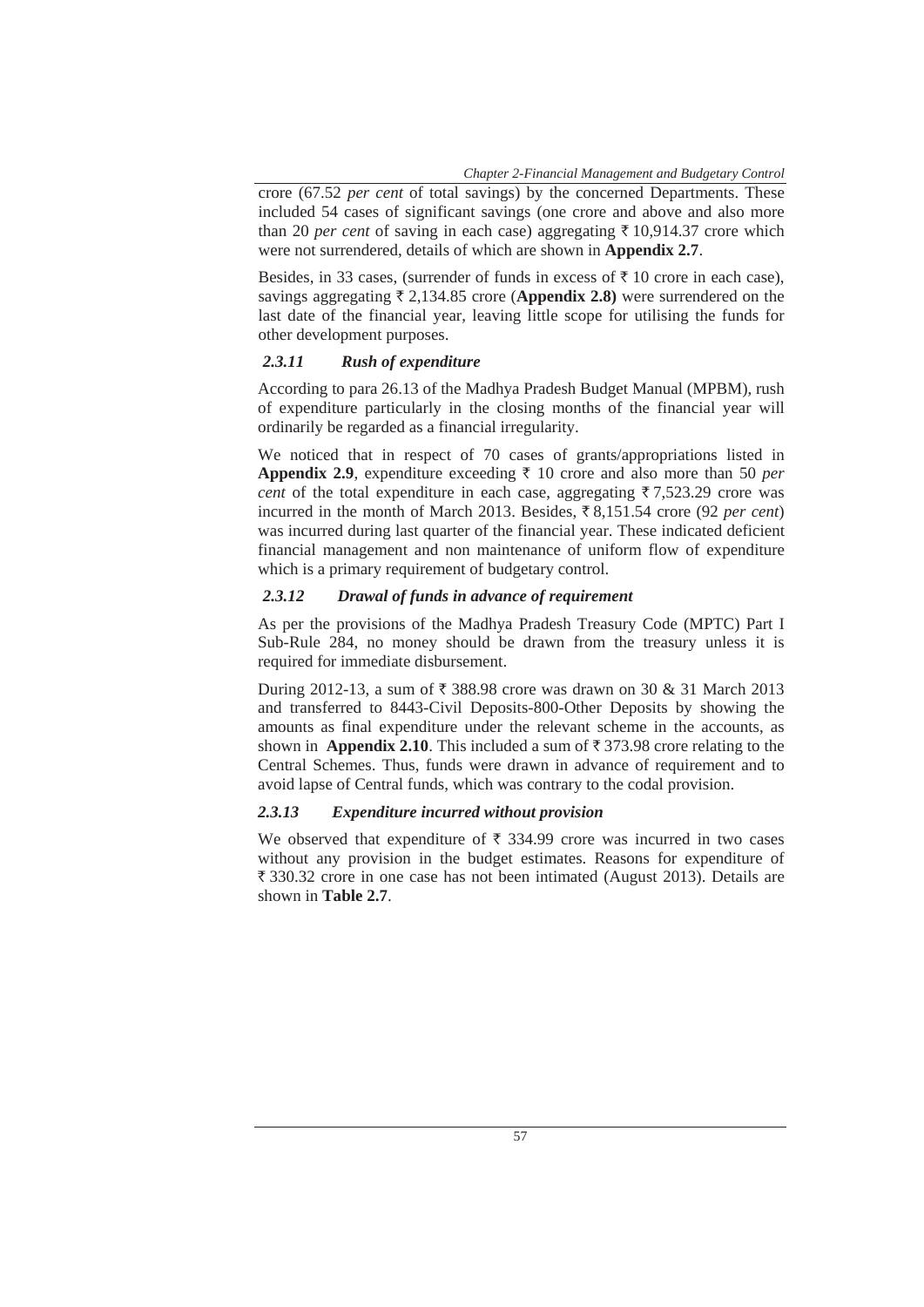*Audit Report on State Finance for the year ended 31 March 2013* 

|              |                                                              |                                                                                                                       |                    | $(\bar{\tau}$ in crore)                                                                                                                                                         |
|--------------|--------------------------------------------------------------|-----------------------------------------------------------------------------------------------------------------------|--------------------|---------------------------------------------------------------------------------------------------------------------------------------------------------------------------------|
| SI.          | <b>Grant No.</b>                                             | <b>Head of Account</b>                                                                                                | <b>Expenditure</b> | <b>Reasons</b>                                                                                                                                                                  |
| No.          |                                                              |                                                                                                                       |                    |                                                                                                                                                                                 |
|              | $\mathbf{2}$                                                 | 3                                                                                                                     | 4                  | 5                                                                                                                                                                               |
| 1            | <b>IP-Interest</b><br>Payment<br>and<br>Servicing<br>of Debt | 2049-04-109-5691-Integrated Interest<br>on State Plan Loans as per<br>recommendations of $12th$ Finance<br>Commission | 330.32             | Reasons have not been<br>intimated (August 2013)                                                                                                                                |
| $\mathbf{2}$ | PD-Public<br><b>Debt</b>                                     | 6003-109-7061-Payment of Loan to<br>Rural Electrification Corporation under<br>Rajiv Gandhi Rural Electricity Scheme  | 4.67               | Due to making erroneous<br>provision under Grant no.<br>6 instead of Charged<br>Appropriation - Public<br>Debt in the Appropriation<br>Act of 2012-13 (Second<br>Supplementary) |
|              |                                                              | <b>Total</b>                                                                                                          | 334.99             |                                                                                                                                                                                 |

**Table 2.7: Expenditure incurred without provision during 2012-13** 

*(Source: Appropriation Accounts)* 

### *2.3.14 Non-utilisation of provision for New items of expenditure in the Budget*

Scrutiny of the schedule of new expenditure in the Budget during 2012-13 revealed that  $\bar{\tau}$  186 crore in 24 schemes relating to nine grants were provided as new items of expenditure (provision  $\bar{\tau}$  one crore and above in each case). Entire provision remained unutilised during the year 2012-13, reasons for which have not been intimated (August 2013). The details are given in **Appendix 2.11**.

#### *2.3.15 Excess payment of family pension*

Rule 47 of MP Pension Rule provides that Family Pension at enhanced rate is payable for a period of seven years or till the date on which the Government servant would have attained the age of 67 years, had he survived, whichever is earlier.

During inspection of treasuries (February 2012 to March 2013) by the office of the Principal Accountant General (A&E), it was noticed that family pension at enhanced rate was continued to be paid even after lapse of the prescribed period for which enhanced rate of family pension was payable. This resulted in excess payment of family pension amounting to  $\bar{\tau}$  26 lakh in eight treasuries as indicated in **Table 2.8**.

| Sl. No. | Name of<br><b>Treasuries</b> | <b>Period of</b><br><b>Inspection</b>                      | No. of<br>family<br>pensioners | <b>Period of</b><br>excess payment | <b>Excess</b><br>payment as on<br>date of<br>inspection $(\overline{\mathbf{\overline{z}}})$ |
|---------|------------------------------|------------------------------------------------------------|--------------------------------|------------------------------------|----------------------------------------------------------------------------------------------|
| 1       | $\mathbf{2}$                 | 3                                                          | $\boldsymbol{4}$               | 5                                  |                                                                                              |
| 1       | Seoni                        | $02/12$ to $01/13$                                         |                                | $02/10$ to $10/12$                 | 97,788                                                                                       |
| 2       | Morena                       | $04/12$ to $03/13$                                         | 7                              | $08/10$ to $02/13$                 | 1,54,332                                                                                     |
| 3       | Khandwa                      | $02/12$ to $01/13$                                         | 6                              | $01/09$ to $01/13$                 | 7,62,869                                                                                     |
| 4       | <b>Bhopal</b>                | $02/12$ to $01/13$                                         |                                | 12/08 to 12/12                     | 38,845                                                                                       |
| 5       | Harda                        | 04/12 to 03/13                                             | 2                              | $11/11$ to $03/12$                 | 59,059                                                                                       |
| 6       | <b>Bhind</b>                 | 04/12 to 03/13                                             |                                | 12/11 to 03/13                     | 2,49,895                                                                                     |
| 7       | Satna                        | $03/12$ to $01/13$                                         | 11                             | 12/08 to 12/12                     | 11,71,332                                                                                    |
| 8       | Sehore                       | $04/12$ to $03/13$                                         | 3                              |                                    | 73,200                                                                                       |
|         | <b>Total</b>                 |                                                            | 38                             |                                    | 26,07,320                                                                                    |
|         |                              | (Source: Office of the Principal Accountant General (A&E)) |                                |                                    |                                                                                              |

**Table 2.8: Excess payment of family pension** 

58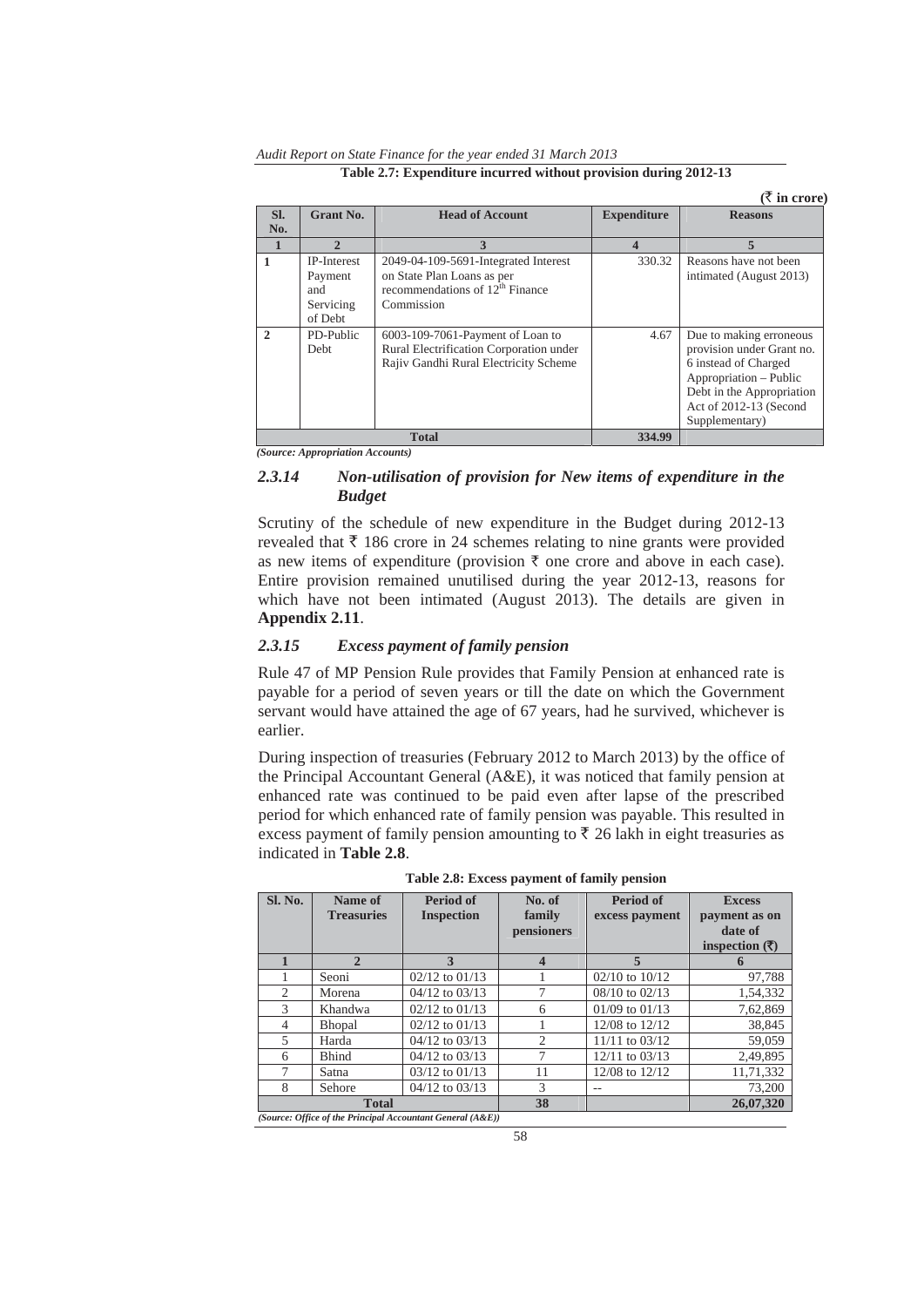*Chapter 2-Financial Management and Budgetary Control* 

Matter was referred to Government (June 2013), Government had issued instructions to all the Treasury Officers to recover the excess payment of Family Pension. Action against erring Banking officials is also requested to the State Government.

## **2.4 Review of Grant No. 19- Public Health & Family Welfare Department**

After voting on Demands for grants has been completed in the Legislative Assembly, an Appropriation Bill is introduced for appropriation out of the Consolidated Fund of the State for moneys required to meet (a) the grants made by the Assembly and (b) the expenditure charged on the Consolidated Fund. After the Governor's assent to the Bill, amounts shown in the Appropriation Act and schedules thereof become the sanctioned grants for expenditure under various Demands.

Review of budgetary procedure in Public Health and Family Welfare Department including Tribal Area Sub Plan and Scheduled Castes Sub Plan (Grant No. 19,41 and 64) for the year 2012-13 was conducted on the basis of data in Appropriation Accounts and test check of records (June 2013) in the Office of Budget Controlling Officer (Director, Health and Family Welfare Department). The following observations are made:

#### *2.4.1. Summarised position*

 The details of amount budgeted for, expenditure incurred and savings under the Grant-19 are summarised in **Table 2.9**.

|                                                                        |                    |                                  |                                     |                       |                                     |                | $(\bar{\tau}$ in crore)                          |
|------------------------------------------------------------------------|--------------------|----------------------------------|-------------------------------------|-----------------------|-------------------------------------|----------------|--------------------------------------------------|
| Particular of<br><b>Grants</b>                                         | <b>Section</b>     | <b>Original</b><br><b>Budget</b> | Supplem-<br>entary<br><b>Budget</b> | <b>Total</b><br>Grant | <b>Actual</b><br><b>Expenditure</b> | <b>Savings</b> | Percentage<br>of saving to<br><b>Total Grant</b> |
| $\mathbf{1}$                                                           | $\overline{2}$     | 3                                | 4                                   | 5                     | 6                                   | $\overline{7}$ | 8                                                |
| Grant No. 19                                                           | Revenue<br>(Voted) | 2,145.15                         | 136.04                              | 2,281.19              | 2,041.38                            | 239.81         | 10.51                                            |
|                                                                        | Capital<br>(Voted) | 122.90                           | Token                               | 122.90                | 60.58                               | 62.32          | 50.71                                            |
| Grant No. 41(17)-<br>Public Health and                                 | Revenue<br>(Voted) | 165.31                           | 94.90                               | 260.21                | 206.08                              | 54.13          | 20.80                                            |
| <b>Family Welfare</b><br>Department<br>(Tribal Area Sub<br>Plan)       | Capital<br>(Voted) | 84.80                            | Nil                                 | 84.80                 | 31.93                               | 52.87          | 62.35                                            |
| Grant No. 64(17)-<br>Public Health and                                 | Revenue<br>(Voted) | 117.95                           | 40.77                               | 158.72                | 120.73                              | 37.99          | 23.94                                            |
| <b>Family Welfare</b><br>Department<br>(Scheduled Castes)<br>Sub Plan) | Capital<br>(Voted) | 86.40                            | Nil                                 | 86.40                 | 37.71                               | 48.69          | 56.35                                            |
| <b>Total</b>                                                           |                    | 2,722.51                         | 271.71                              | 2.994.22              | 2,498.41                            | 495.81         | 16.56                                            |

#### **Table 2.9: Summarised Appropriation**

*(Source: Appropriation Accounts)* 

An analysis of the above table revealed that there were over all savings of ` 495.81 crore (16.56 *per cent* of total grant) as against the total budget provision of  $\bar{\tau}$  2,994.22 crore. Out of savings of  $\bar{\tau}$  495.81 crore, savings of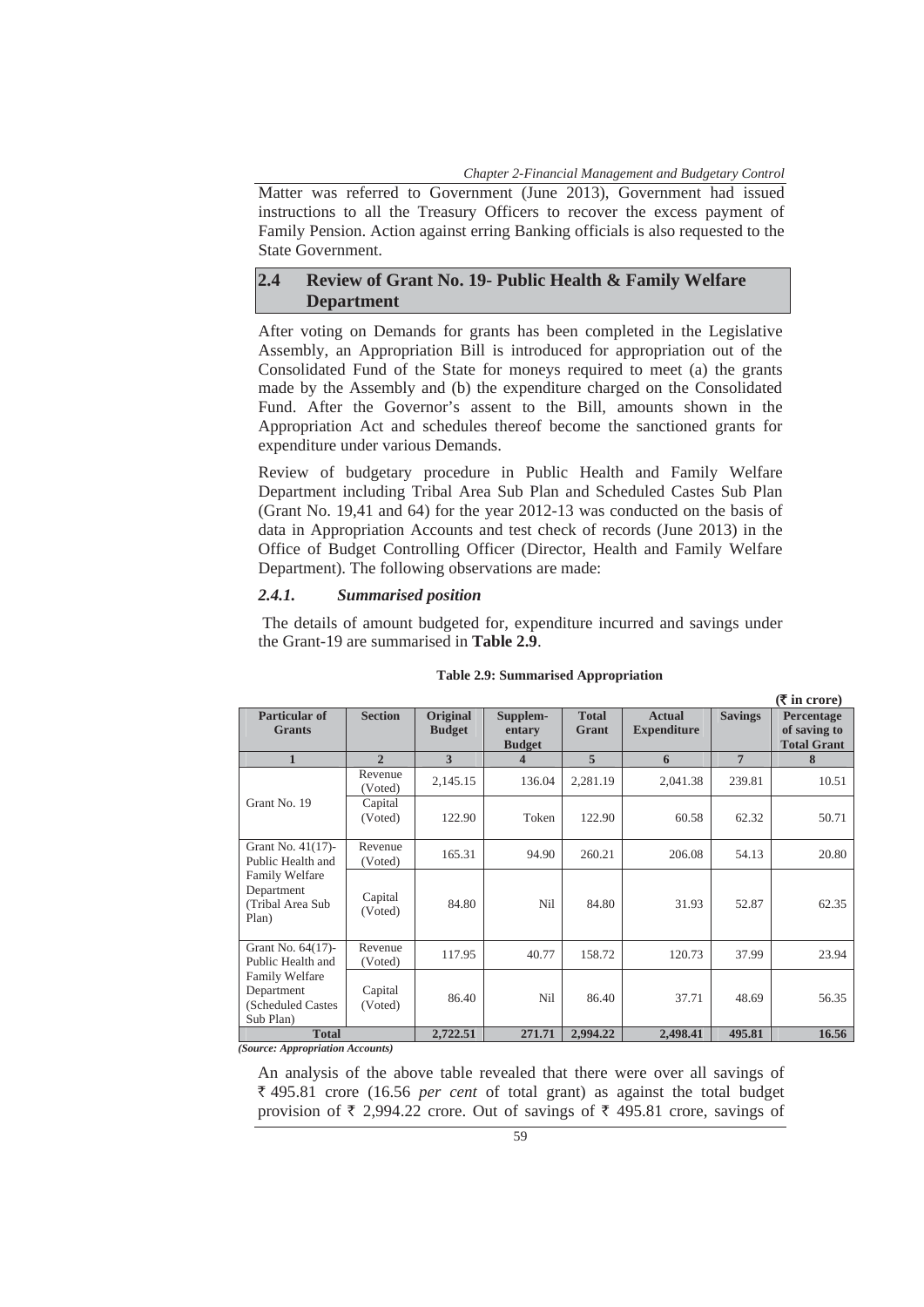$\bar{\tau}$  331.93 crore (67 *per cent*) and  $\bar{\tau}$  163.88 crore (33 *per cent*) occurred in Revenue Section and Capital Section respectively. Further Supplementary provision of  $\bar{\tau}$  271.71 crore provided under Revenue and Capital sections were not required as the expenditure was even less than original provision.

#### *2.4.2 Substantial saving*

In Revenue Section, substantial savings of more than  $\bar{\tau}$  10 crore in each aggregating to  $\bar{\tau}$  78.95 crore (23.79 *per cent* of total savings:  $\bar{\tau}$  331.93 crore) occurred mainly under three schemes. In Capital Section, substantial savings  $(\overline{\xi})$  10 crore and above) of  $\xi$  92.84 crore (56.65 *per cent* of total savings) occurred under four schemes. Details are in **Table 2.10**.

|                                |                                                                                                                                                                                               | $(\overline{\mathbf{\mathsf{F}}}$ in crore) |
|--------------------------------|-----------------------------------------------------------------------------------------------------------------------------------------------------------------------------------------------|---------------------------------------------|
| SI.<br>No.                     | Name of schemes                                                                                                                                                                               | <b>Savings</b>                              |
|                                | <b>Revenue Section</b>                                                                                                                                                                        |                                             |
| 1                              | 2210-01-110-0701-Centrally Sponsored Schemes (Normal)-5613-<br>National Health Insurance Scheme                                                                                               | 15.00                                       |
| 2                              | (Grant No.41/17-Public Health and Family Welfare Department)<br>2210-06-796-800-0102-Tribal Area Sub Plan-7193- Special State<br>Incentive Scheme for Family Welfare                          | 14.20                                       |
| 3                              | (Grant No.41/17-Public Health and Family Welfare Department)<br>2210-06-796-800-0102-Tribal Area Sub Plan-7201-Special<br>Assistance to Pregnant Women of Scheduled Castes/Scheduled<br>Tribe | 49.75                                       |
| <b>Total (Revenue section)</b> | 78.95                                                                                                                                                                                         |                                             |
|                                | <b>Capital Section</b>                                                                                                                                                                        |                                             |
| 4                              | 4210-01-110-0101- State Plan Schemes (Normal) -7648-<br>Construction of Buildings for Hospitals and Dispensaries                                                                              | 37.56                                       |
| 5                              | (Grant No.41/17-Public Health and Family Welfare Department)<br>4210-02-796-104-0102-Tribal Area Sub Plan-7204-Construction<br>of Pre-fabricated Sub-Health Centres                           | 13.06                                       |
| 6                              | (Grant No.41/17-Public Health and Family Welfare Department)<br>4210-04-796-112-0102-Tribal Area Sub- Plan -7202-<br><b>Establishment of Nursing College</b>                                  | 14.90                                       |
| 7                              | (Grant No.64/17-Public Health and Family Welfare Department)<br>4210-01-789-110-1303-Central Finance Commission (S.C.S.P.)-<br>6453-Strengthening of Health Infrastructure                    | 27.32                                       |
| <b>Total (Capital section)</b> | 92.84                                                                                                                                                                                         |                                             |

**Table 2.10: Substantial savings under various Schemes during 2012-13** 

 *(Source: Appropriation Accounts)* 

Reasons for savings under all the above schemes except at serial no. 5 had not been intimated (August 2013). Saving under serial no. 5 above was partly due to delay in fixing of agency for execution of works ( $\bar{\tau}$  6.42 crore). Fact remains that such substantial savings were indicative of unrealistic assessment of budget estimates and laxity in budgetary controls. The savings could have been utilised in other schemes where funds were required, had these been timely surrendered. Further, supplementary provision could have been avoided to the extent of savings.

We also observed that in 26 schemes entire budget provisions aggregating to ` 113.93 crore remained unutilised. Details are given in **Appendix-2.12**. The BCO stated (June 2013) that funds could not be utilised due to non-providing of administrative sanction by the financial committees and discontinuance of the scheme by the Department as per the consent of State Planning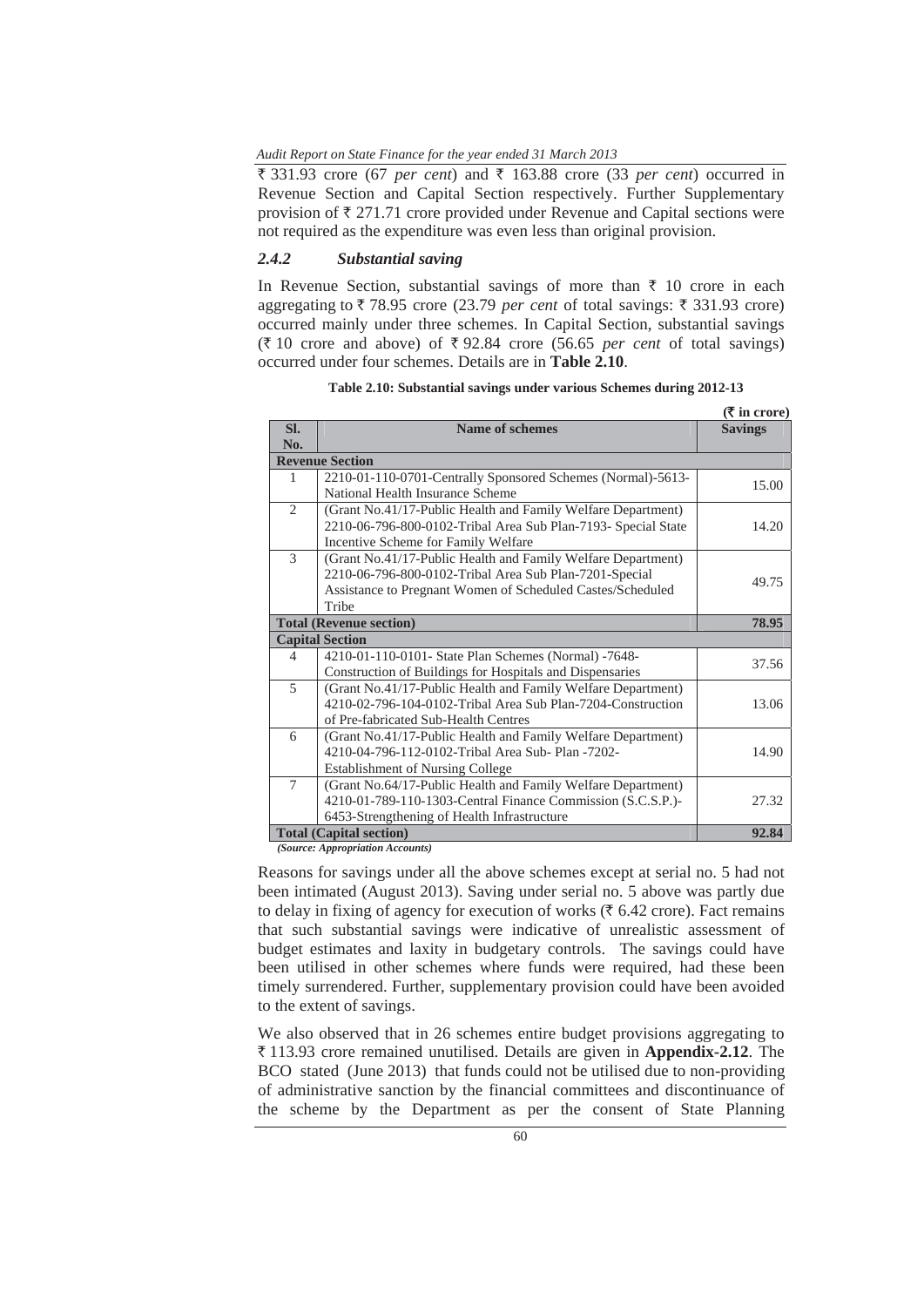*Chapter 2-Financial Management and Budgetary Control* 

Commission. Fact remains that the funds should have been surrendered timely to utilise the resources for other works. Matter was reported to Government (August 2013) reply had not been received (September 2013).

#### *2.4.3 Unutilised Supplementary provision*

Under the scheme 2210-03-197-5998-Community Health Centres, Supplementary provision was made for  $\bar{\tau}$  2.65 crore. However, there was saving of  $\bar{\tau}$  3.19 crore. Thus, entire supplementary provision remained unutilised. Reasons for saving have not been intimated (August 2013).

#### *2.4.4 Preparation of Budget Estimate*

As per para B-7 & 8 of MP Government Budget Manual Vol-I (Part-B), all BCOs are responsible for collating estimates of expenditure and receipts prepared by the DDOs under them as well as for preparing estimates of Off Budget funds likely to be received for departmental schemes during the ensuing financial year and for finalisation of estimates of expenditure and receipts. BCO should collate all estimates prepared by DDOs and review the same.

There were no records to show that the estimates of expenditure and receipts were obtained by the BCO from the DDOs for finalisation of the budget estimates.

The BCO stated (June 2013) that before preparation of Budget, instructions are issued to DDOs to submit Budget proposals in the prescribed format of *Mudra* software. On this basis, Budget proposals for next year are prepared in *Mudra* software and are sent to Finance Department. The BCO has, however, not stated whether the procedure was observed by the DDOs and the BCO while preparing the budget estimates for 2012-13.

### *2.4.5 Misclassification of Budget provision under the object head 63-Machines in Revenue section instead of Capital section*

We observed that under 26 schemes, Budget provision of  $\bar{\tau}$  37.22 crore under the object head 63-Machines was incorrectly classified under Revenue section, while the nature of object head 63-Machines is related to Capital section. Object head wise and Scheme wise details are given in **Appendix 2.13**.

On being pointed out by Audit (June 2013) Director, Health Services stated (June 2013) that provisions under object head 63- Machines have been made under Revenue section by the Finance Department, therefore it was booked under Revenue section. Fact remains that object head 63-Machines is related to Capital Nature and misclassified in Revenue section in the Budget.

## **2.5 Conclusion**

Against the total budget provision of  $\bar{\tau}$  1,01,423 crore during 2012-13, a total expenditure of  $\bar{\tau}$  83,962 crore was incurred. Supplementary provision of  $\bar{\xi}$  10,581 crore during 2012-13 proved unnecessary as there was an overall saving of  $\bar{\tau}$  17,461 crore. In 11 cases (eight departments) savings were more than  $\bar{\tau}$  100 crore in each case aggregating to  $\bar{\tau}$  9,026 crore (52 *per cent* of total savings). We observed that  $\bar{\tau}$  5,670.36 crore (32 *per cent* of the total savings) was surrendered during the year. In 33 cases, significant savings (more than